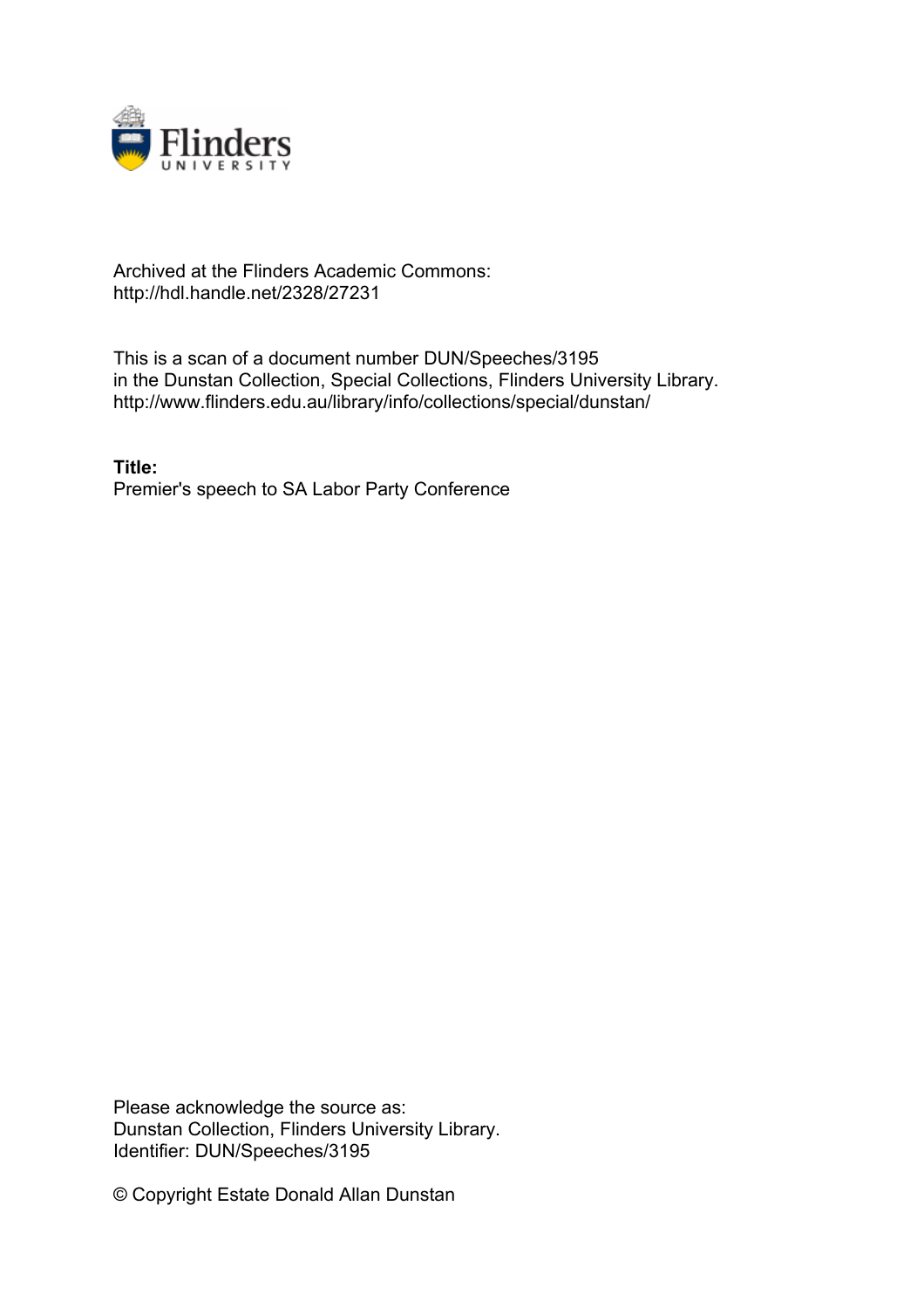## **PREMIER'S SPEECH TO S.A. LABOR PARTY CONFERENCE, SUNDAY JUNE 4th.**

**I 1978 i s the Chinese "year of the horse". But, in South Australia, 1978 wil l**  be remembered as the year of the knocker.

**Scarcely a day has passed without some new portent of doom being invented, latched onto - and assiduously propagated.** 

**Early this year we witnessed the most, sustained and vicious campaign by the forces**  of reaction to vilify the Government for its alleged wrongdoings in relation to **the dismissal of the former Police Commissioner. The level of the attack became**  frenzied - and at times hysterical - as our opponents refused to let facts spoil their story.

**They thought they had us on the run. But as the facts became patent -though removed from the front pages - the knockers moved elsewhere.** 

Now, the Liberal opposition and irresponsible elements in the media have become preoccupied with the State's economy. So murky is their picture that again the **truth i s being hidden.** 

**Of course, the.South Australian economy is facing problems. But so is every other economy in Australia, and in most of the developed countries of the world.** 

**South Australia's problems are no worse than, say, those of Victoria and we are certainly in better shape than Queensland.** 

But not according to our critics. They will have us believe; that while the sun shines **elsewhere, it is all doom and gloom in South Australia.** 

*'* i

>

**With rhetoric unadorned by evidence, we are supposed to have priced and taxed our**selves out of every conceivable market. The result, we are told, is a headlong rush to leave South Australia while this State is viewed elsewhere as a leper colony for **investors.** 

**Our workers compensation legislation is being cited as the chief underminer of South Australian industry. We are being told that premiums in this State are the..:**  highest in Australia, and are crippling industry.

3/9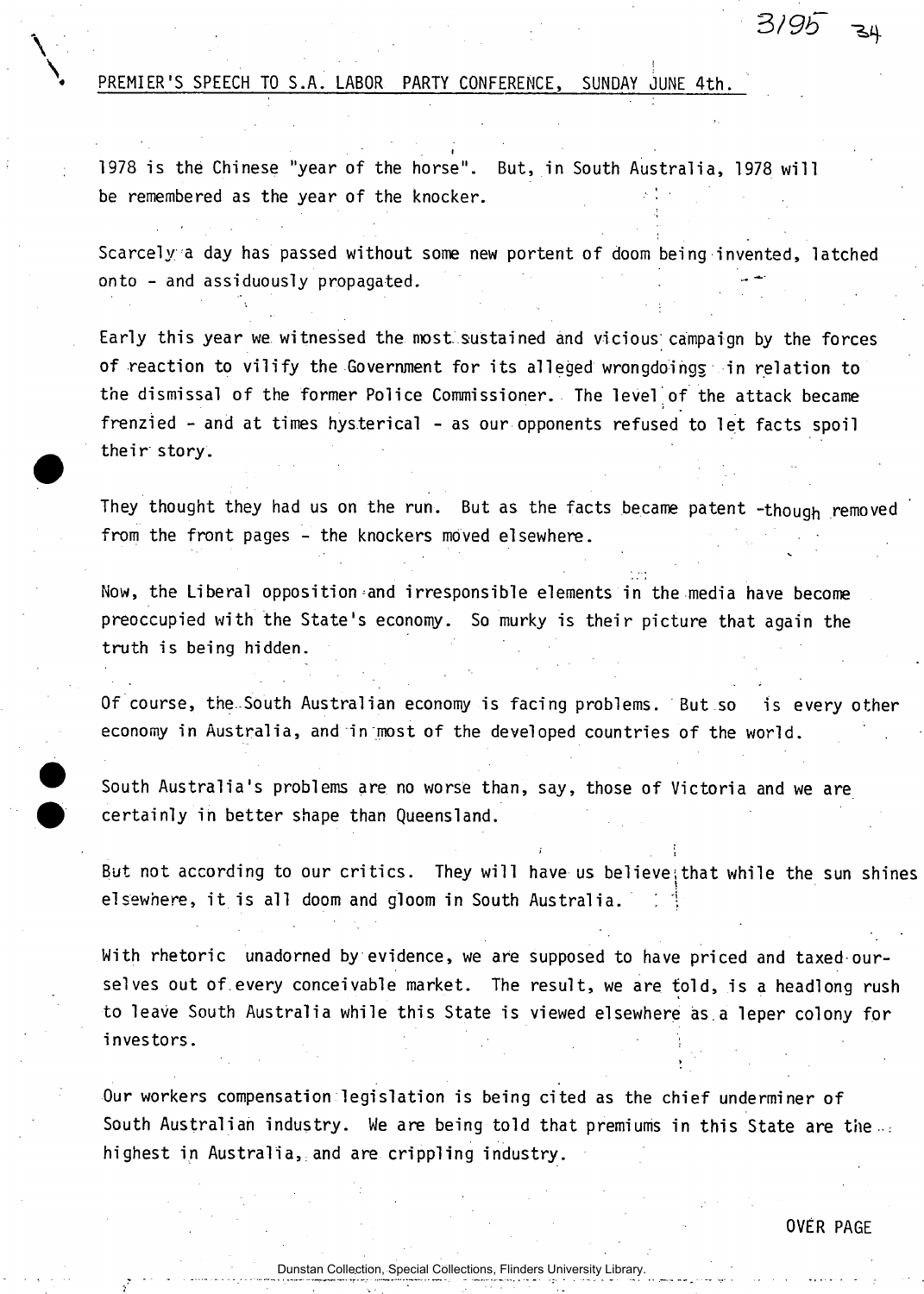That simply isn't true. The latest figures from the Commonwealth Statistician **show that on a premium per worker basis South Australia is!;21% below the national average. Calculated on a claims per;worker basis we are again running at least 17% below the Australian rate.** 

 $-2-$ 

**In both cases we have the third lowest figures in this country - lower than our \ : principal industrial competitors, Victoria and New South Wales. '** 

**I f anything, then, the way workers compensation has developed in this State should be an incentive to industry and not the bogey invented by the. Liberals who are constantly knocking South Australian industry.** 

But another spectre that wont lie down is the claim that Adelaide housebuilding costs are the highest of any mainland capital in the country. Only last week the. **self proclaimed champion.of South Australian journalism, Stewart Cockburn, claimed that building costs in Adelaide had become so high that shortly we would be living in grass huts.** 

**He should remember the old adage: people in -grass huts shouldn't stow thrones.** 

But, like most of Mr. Cockburn's outpourings these days, his article last week **was pure nonsense. Building costs in Adelaide are in fact the lowest of any mainland capital.** 

The latest issue of the Commonwealth Bank<sup>t</sup>s Guide to Housing, dated March 1978, indicates that the midpoint of the range of costs per square metre for building double brick houses in Adelaide is around \$217.

By contrast the Sydney midpoint for double brick houses is around \$272 per square **metre, Melbourne is \$250, as is Brisbane. In Canberra the cost i s \$240, and Perth**  (which last year was lower than Adelaide) finishes off the list with \$225.

**Very much the same is true of the brick veneer construction costs.** 

The opposition tried to fight the last election on the claim that South Australia **had the highest State taxes and charges in this country. But even Dr. Tonkin now admits that his claim wasn't true.** 

**I** 

*t* 

Dunstan Collection, Special Collections, Flinders University Library.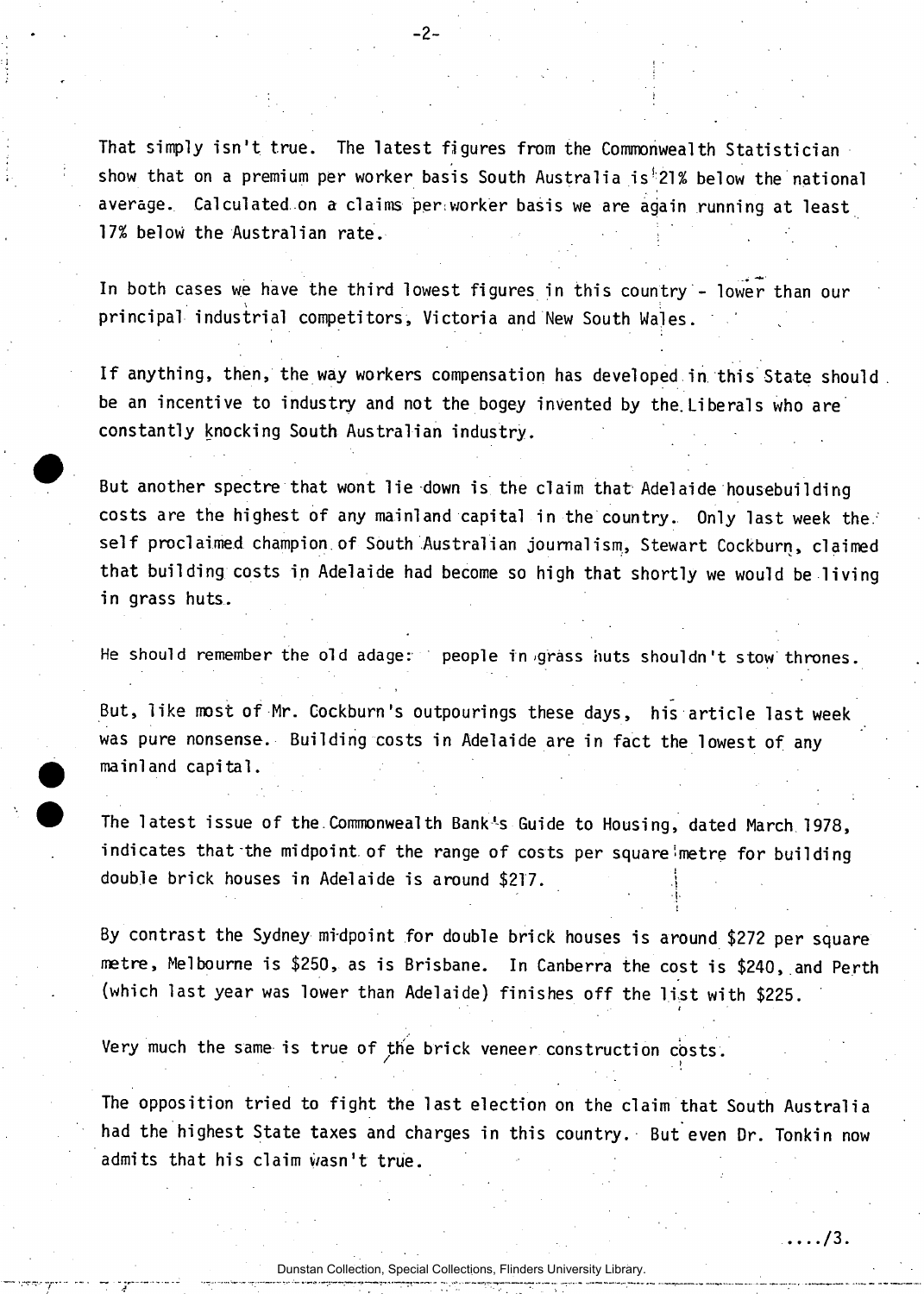**Once again we are below the national average for taxes, yet we provide the highest level of Government services of any State.** 

-3-

So now, we are being told the people are packing up their bags and leaving this **State because they are afraid of the Government.** 

**Yet when we examine the figures, we again find a different story. Our population increase for the latest available 12 months was exactly the same as that for the country as a whole (1.2%), and above that for New South Wales, Victoria and Tasmania.** 

**Moreover, we gained a more than proportionate share (10.8%) of the net gain through migration. So much for the story that people are getting knocked down in the rush to leave this State.** 

However, it is true that we have a disproportionately lower birth rate in South **Australia - with 8% of the national total. Presumably the columnists will now say that South Australians are so frightened of the Government that they have become as impotent as our Liberal Opposition.** 

And, finally, there is the question of unemployment. Our present rate of 6.2% is too high. There can be no question about that. And it is not made any more palatable by the fact that we have been predicting exactly this sort of consequence **of Malcolm Fraser's policies for this State, and the country as a whole, for the past two years.** 

• • i

**•» i** 

Each time we made our forecasts, which have all been proven correct, we were **dismissed as prophets of doom.** 

At the time of my last budget Dr. Tonkin decried our predictions for national **unemployment as "the product of twisted and bitter thinking".' Unfortunately that thinking was exactly right.** 

South Australian unemployment is still below the national average. Who would have **forecast that four years ago when the recession began? And who would have believed**  we could have kept down our local rate throughout that period? But it was done.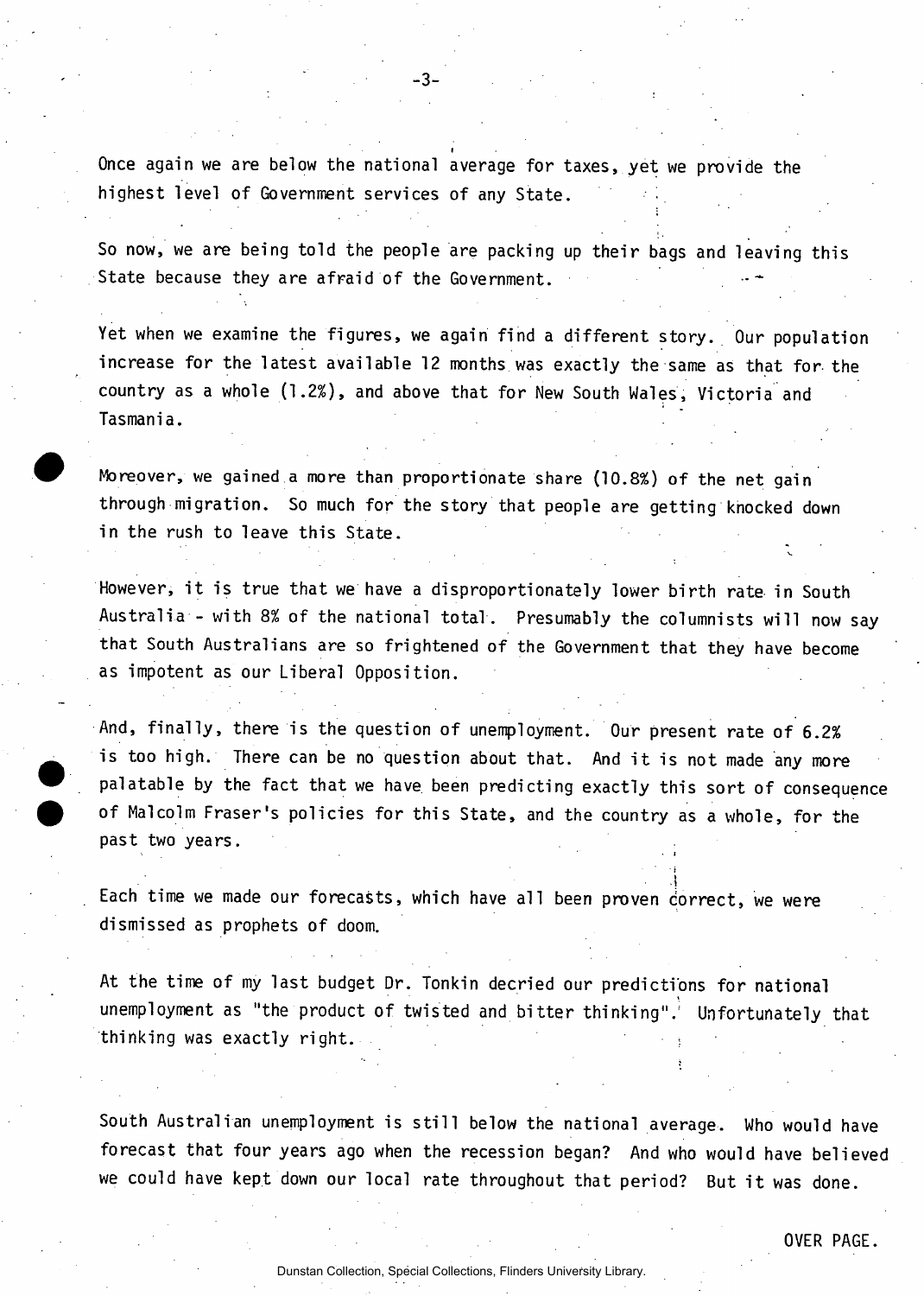**Now that inexorably, the national recession is catching up with South Australia those four years of grace should be the cause of congratulations for a job well done. But people's minds work in funny ways. As Des Corcoran said while I was away i t seems strange that now the national recession is catching up with us we are being criticised for neglect.** 

-4-

## **What of the future?**

There is no doubt that we will have a tough road to travel, particularly if the Federal Government continues with its demonstrably perverse policies of trying **to boost employment by sacking people. Nobody else in the world carries on in this way.** 

A Government with any concern at all for what is happening to the lives of hundreds and thousands of people must make job creation its number one priority.

V

 $.75..$ 

 $\ddot{\phantom{a}}$ • 5

**But instead of action we find that people's fears and prejudices are being played upon for cynical political reasons. As I told a group of young unemployed South Australians the spectre of the dole bludger - someone supposedly getting something for nothing - has been raised in an attempt to isolate the genuinely disadvantaged from the rest of the community.** 

They used to call it divide and rule.

**The Federal Government - and its : political allies in the States - have tried to encourage the feeling of "I'm alright Jack....you sort your own problems out".** 

**The fact is that we have a tremendous number of people seeking employment in this State and throughout Australia. A vast majority are desperately trying to get jobs, but without success.** 

**The real tragedy is that young people have been the worst hit. One of the cruel dilemmas facing young Australians looking for work is that they cannot get work becausc they have no experience, and they have no experience because 'they cannot get work.** 

**Recent figures show that the rate of unemployment for persons aged 15-1 9 was 15.8%. The figure for young women in this age group was a staggering 16.8%. Indeed,**  last year, young unemployed, unmarried women spent on average 25 weeks without work.

**Thats an appalling situation and a shameful indictment of Federal Government** 

Dunstan Collection, Special Collections, Flinders University Library.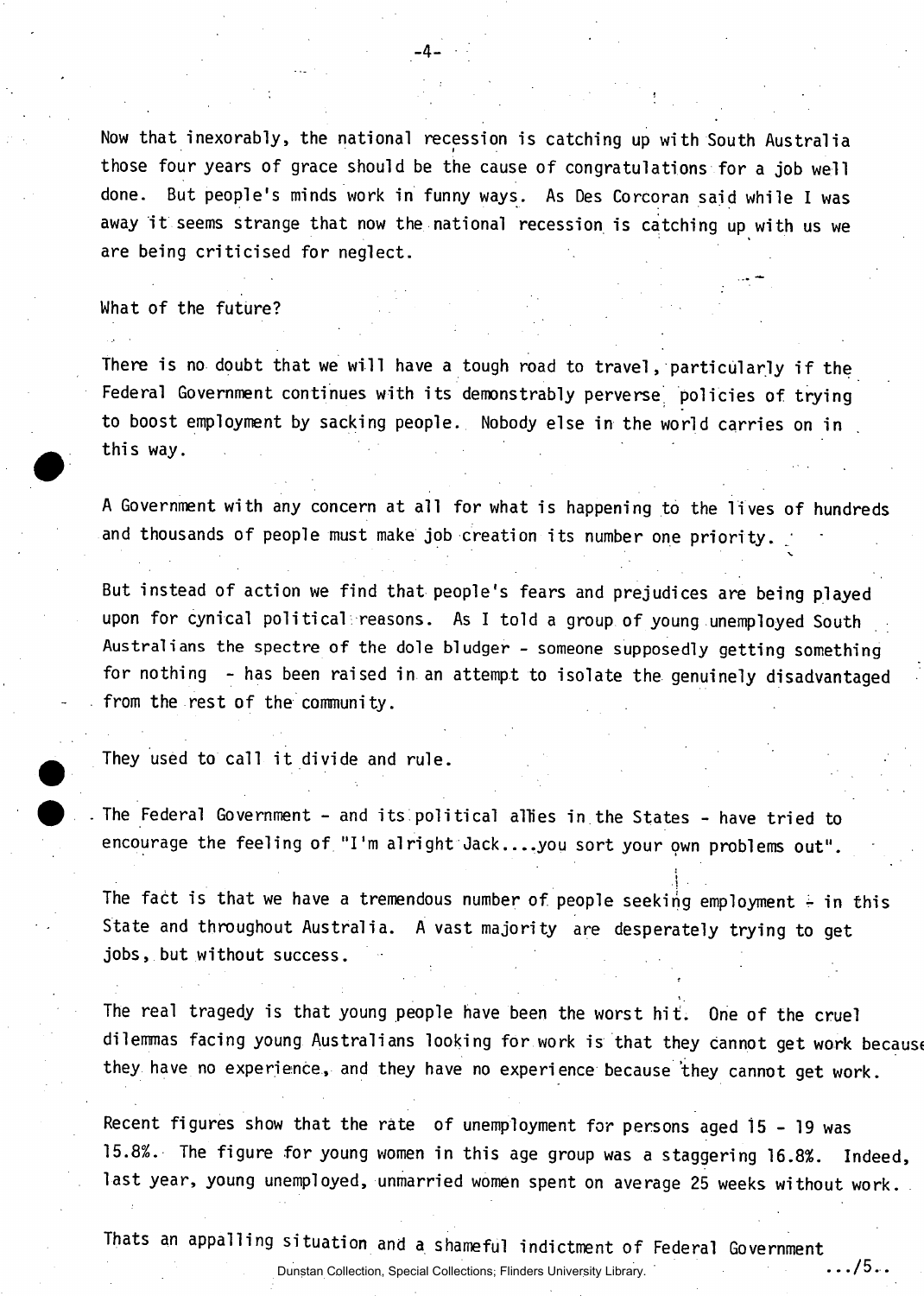**policies. /u** 

**Yesterday's Advertiser carried a story that the Prime Minister wants the United**  States to change the way it runs its economy. No wonder President Carter nor any **of his administration's senior figures, are interested in seeing him..** 

i *l^Jrs* **l,** 

**-5-**

**!/L i \ \_** 

It was perfectly clear from the talks I had in Washington last month with President Carter's chief economy statesman, Robert Strauss, that the Americans wouldn't have **a bar of the sort of nonsense befng spouted from, Canberra.,** 

**But I don't want to go over yet again the sort of mild stimulus that the Australian**  economy needs. We'll leave that until the Premiers' Conference later this month. Suffice it to say that a stagnant national economy is scarcely the ideal back drop **for securing the readjustment of our economy.** 

**But adjust we must. About 25% of our labour force of around 580,000 people work in the manufacturing sector, and a good many of these are producing goods that are sheltered from competition by very high tariff barriers.** 

It would be silly to reduce protection now that we face the worst post-war slump on record. But we must look to the decades ahead when protection will diminish.

**We must reorient our manufacturing sector and we must strengthen non-manufacturing areas. We do not face this problem alone. If anything, Victoria has more severe^**  problems than ourselves. It has almost 30% of it's labour force in manufacturing **many of them working: in the same problem areas. • And New South Wales has about 26%**  of it's workers in manufacturing.

**We have to ween away our manufacturers from concentrating on'a local market sheltered behind tariff barriers. Instead, we must encourage them to take a greater interest in international markets.** 

**i i** 

**We must use our highly skilled workforce and our vast array of machine shops to**  provide those things that can compete on world markets.

**It must be done. It can be done. It is being done.** 

**While I was in San Francisco Sola International, a South Australian firm, opened**  their new Californian factory. They now have plants all over the world manufacturing **lenses based on top quality South Australian technology.**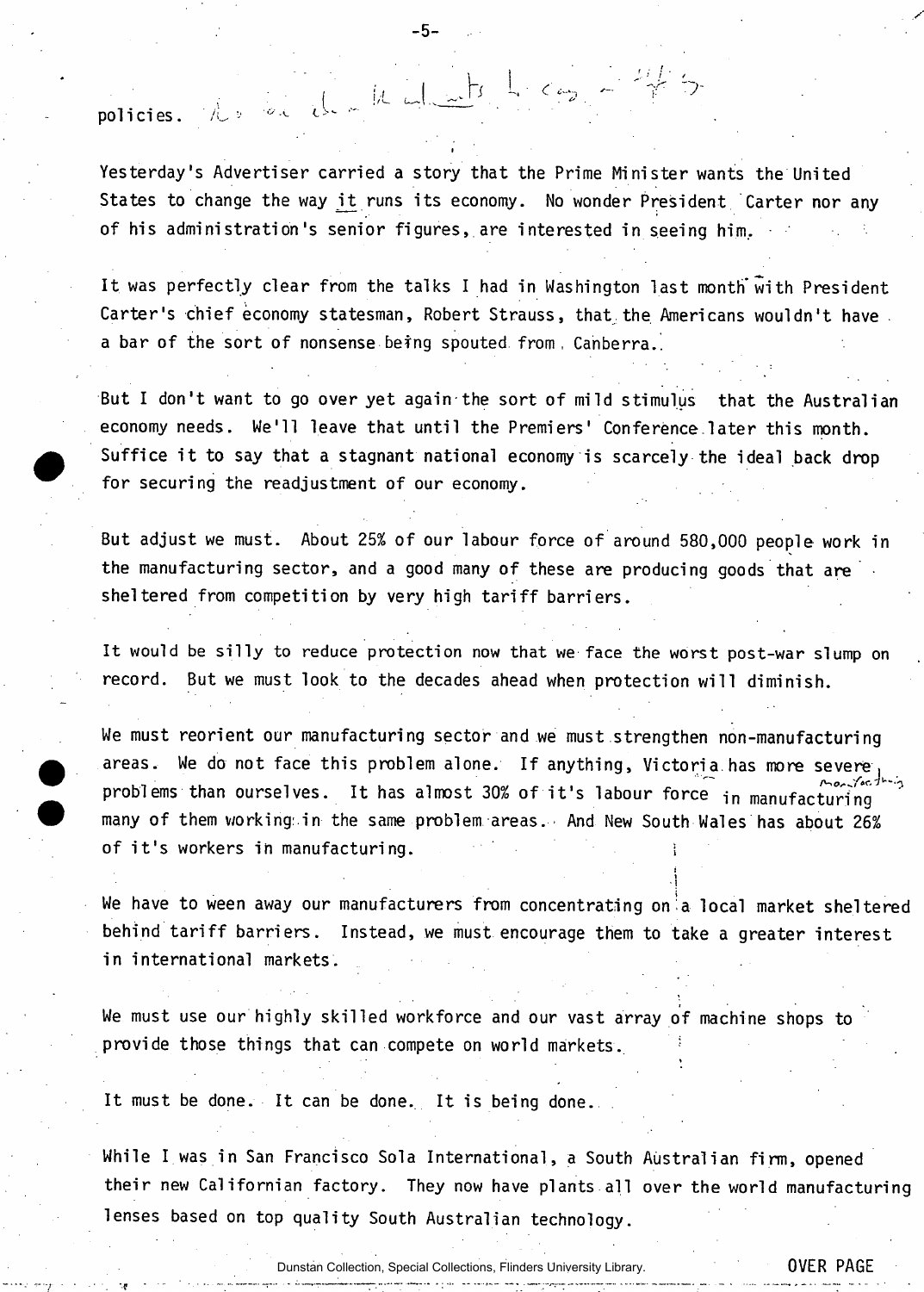Simpson Pope is another example of an aggressive local company that is not afraid to compete in the world market. All I need to say here is that they have become **efficient enough to sell dryers to Japan.** 

-6-

The result of South Australian technology bobs up all over the world. **Hill s in Britian, John Shearer's and Cyclone in North Africa to mention a few more.** 

**But, unfortunately, there are also many firms.who are'too timid to get out and sell, in the world. And there are some who are only after a quick quid.** 

Just as local customs differ from place to place, business practices are not the same everywhere. It takes an effort to learn local ways, to set up business and to **open up markets.** 

**Nobody likes fly-by-nighters. Malcolm Fraser's Government doesn't nor does mine. So we shouldn't be surprised that governments overseas want to see some substantial**  evidence of long-term interest before they will co-operate.

**Very few businessmen expect a new product to make a profit straight away. There's**  an old saying that you have to spend a bob to make a bob. That is standard **business practice at home.** 

But it is amazing how many local businessmen have complained to me that they can't **make a profit straight away overseas. They are not prepared to treat the establishment of a foreign market as an investment comparable to launching a new product here. We cannot afford this schizophrenia.** 

For those willing to try, to follow the path blazed by the pioneering firms I have mentioned, there are excellent opportunities. And the Government is prepared to help them all the way. We can provide assistance through the Department of **Economic Development's world-wide network of trade agents and contacts, and through the Government's relationships with a wide range of-governments and international companies. '** 

**But we shouldn't neglect non-manufacturing industries. After all 75 per cent of**  jobs in this State are found elsewhere than<sup>T</sup>manufacturing. And there are some **very good opportunities here. Our tourism, for example, is.not as big an industry as i t should be. There i s no reason why South Australia should not have rapid growth in this area.**